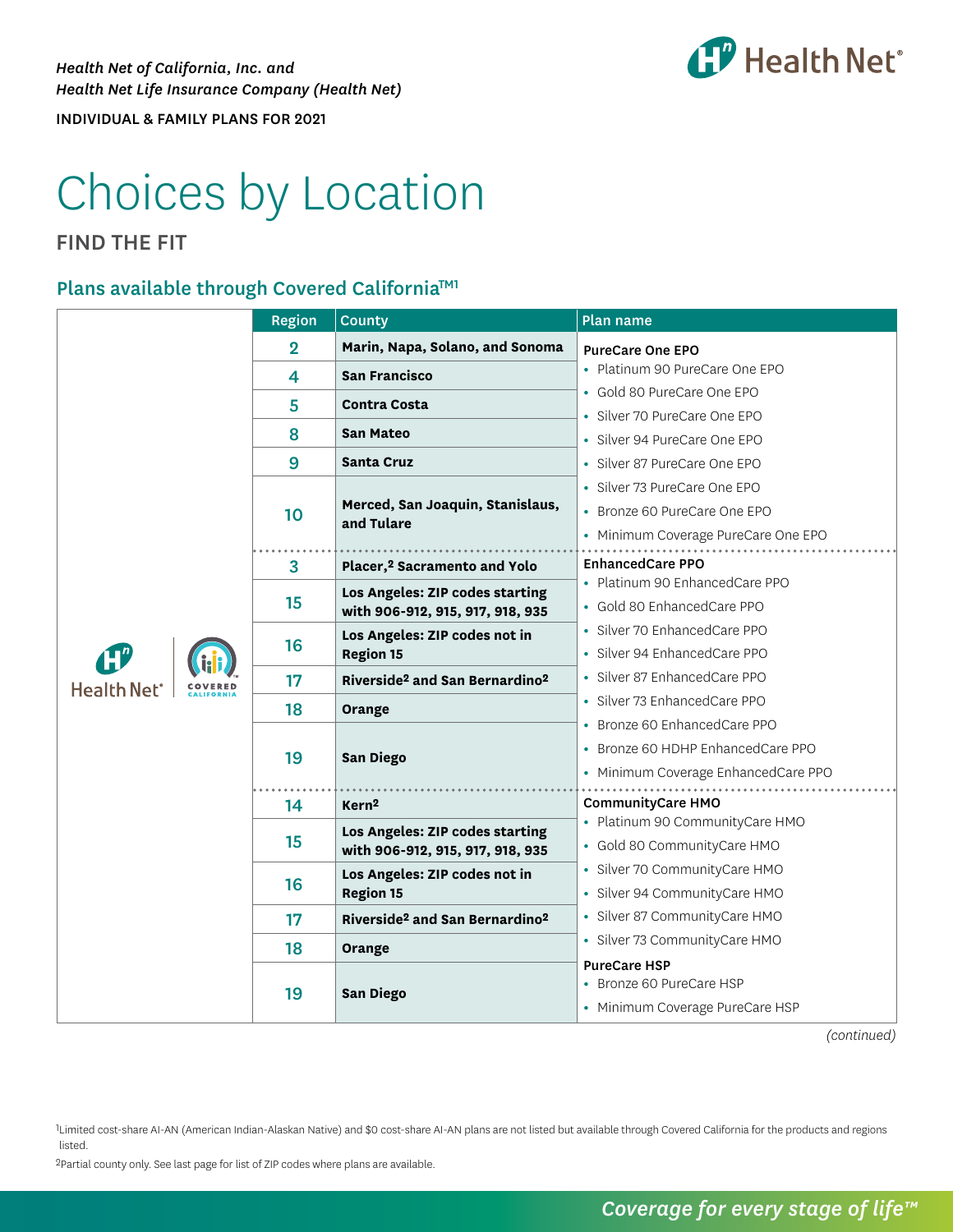## Plans available direct through Health Net

|             | Region         | <b>County</b>                                                       | Plan name                                                                 |
|-------------|----------------|---------------------------------------------------------------------|---------------------------------------------------------------------------|
|             | $\overline{2}$ | Marin, Napa, Solano, and Sonoma                                     | <b>PPO</b>                                                                |
|             | 4              | <b>San Francisco</b>                                                | • Platinum 90 PPO                                                         |
|             | 5              | <b>Contra Costa</b>                                                 | • Gold 80 PPO                                                             |
|             |                |                                                                     | • Silver 70 PPO                                                           |
|             | 7              | Santa Clara                                                         | • Bronze 60 PPO<br>• Minimum Coverage PPO                                 |
|             | 8              | <b>San Mateo</b>                                                    |                                                                           |
|             | 9              | <b>Santa Cruz</b>                                                   | <b>PureCare One EPO</b><br>• Platinum 90 PureCare One EPO                 |
|             | 10             | Merced, San Joaquin, Stanislaus,                                    | • Gold 80 PureCare One EPO                                                |
|             |                | and Tulare                                                          | · Silver 70 Off Exchange PureCare One EPO                                 |
|             |                |                                                                     | • Bronze 60 PureCare One EPO                                              |
|             |                |                                                                     | • Minimum Coverage PureCare One EPO                                       |
|             | $\overline{3}$ | Placer, <sup>2</sup> Sacramento and Yolo                            | <b>EnhancedCare PPO</b>                                                   |
|             |                | Los Angeles: ZIP codes starting                                     | • Platinum 90 EnhancedCare PPO                                            |
|             | 15             | with 906-912, 915, 917, 918, 935                                    | • Gold 80 EnhancedCare PPO                                                |
|             |                | Los Angeles: ZIP codes not in                                       | · Silver 70 Off Exchange EnhancedCare PPO                                 |
|             | 16             | <b>Region 15</b>                                                    | • Bronze 60 EnhancedCare PPO                                              |
|             | 17             | Riverside <sup>2</sup> and San Bernardino <sup>2</sup>              | • Bronze 60 HDHP EnhancedCare PPO                                         |
|             | 18             | Orange                                                              | • Minimum Coverage EnhancedCare PPO                                       |
|             | 19             | <b>San Diego</b>                                                    | • Gold Value EnhancedCare PPO<br>· Silver Value EnhancedCare PPO          |
|             |                | Kern <sup>2</sup>                                                   |                                                                           |
|             | 14             |                                                                     | <b>CommunityCare HMO</b>                                                  |
|             | 15             | Los Angeles: ZIP codes starting<br>with 906-912, 915, 917, 918, 935 | • Platinum 90 CommunityCare HMO                                           |
| Health Net® |                | Riverside <sup>2</sup> and San Bernardino <sup>2</sup>              | • Gold 80 CommunityCare HMO<br>• Silver 70 Off Exchange CommunityCare HMO |
|             | 17             |                                                                     | <b>PureCare HSP</b>                                                       |
|             | 18             | Orange                                                              | • Bronze 60 PureCare HSP                                                  |
|             | 19             | <b>San Diego</b>                                                    | • Minimum Coverage PureCare HSP                                           |
|             |                |                                                                     | <b>PPO</b>                                                                |
|             |                |                                                                     | Platinum 90 PPO<br>٠                                                      |
|             |                |                                                                     | • Gold 80 PPO                                                             |
|             |                |                                                                     | • Silver 70 PPO                                                           |
|             |                |                                                                     | • Bronze 60 PPO                                                           |
|             |                |                                                                     | • Minimum Coverage PPO                                                    |
|             |                |                                                                     | <b>PureCare One EPO</b>                                                   |
|             |                |                                                                     | • Platinum 90 PureCare One EPO                                            |
|             |                |                                                                     | • Gold 80 PureCare One EPO                                                |
|             |                |                                                                     | • Silver 70 Off Exchange PureCare One EPO                                 |
|             |                |                                                                     | • Bronze 60 PureCare One EPO                                              |
|             |                |                                                                     | • Minimum Coverage PureCare One EPO                                       |
|             | 16             | Los Angeles: ZIP codes not in                                       | <b>CommunityCare HMO</b>                                                  |
|             |                | <b>Region 15</b>                                                    | • Platinum 90 CommunityCare HMO                                           |
|             |                |                                                                     | • Gold 80 CommunityCare HMO                                               |
|             |                |                                                                     | · Silver 70 Off Exchange CommunityCare HMO                                |
|             |                |                                                                     | <b>PureCare HSP</b>                                                       |
|             |                |                                                                     | • Bronze 60 PureCare HSP                                                  |
|             |                |                                                                     | • Minimum Coverage PureCare HSP                                           |
|             |                |                                                                     |                                                                           |